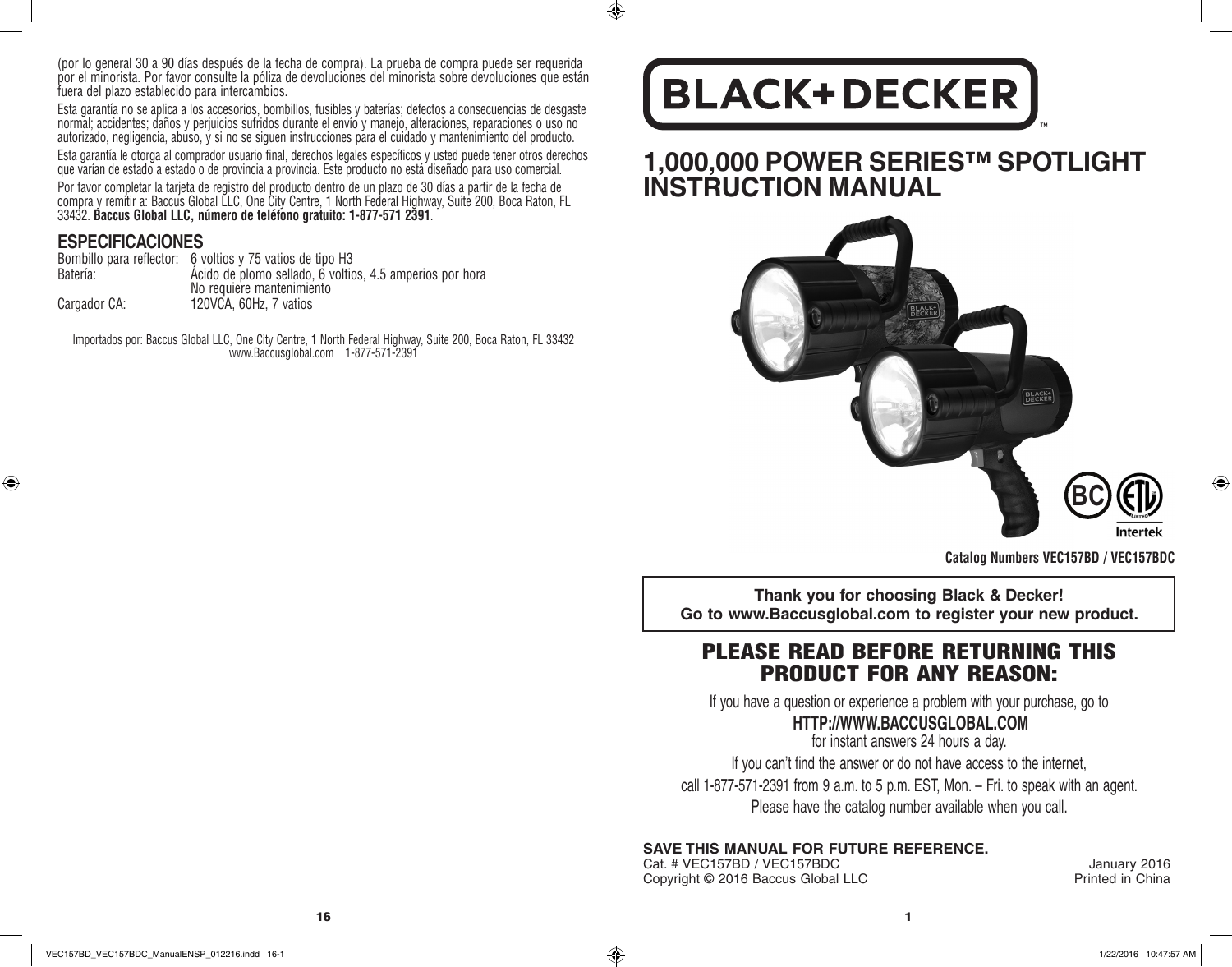This device complies with part 15 of the FCC rules. Operation is subject to the following two conditions: (1) this device may not cause harmful interference, and (2) this device must accept any interference received, including interference that may cause undesired operation.

This equipment has been tested and found to comply with the limits for a Class B digital device, pursuant to part 15 of the FCC Rules. These limits are designed to provide reasonable protection against harmful interference in a residential installation. This equipment generates, uses and can radiate radio frequency energy and, if not installed and used in accordance with the instructions, may cause harmful interference to radio communications. However, there is no guarantee that interference will not occur in a particular installation. If equipment does cause harmful interference to radio or television reception, which can be determined by turning the equipment off and on, the user is encouraged to try to correct the interference by one or more of the following measures:

- Reorient or relocate the receiving antenna.
- **Increase the separation between equipment and receiver.**
- • Connect the equipment into an outlet on a circuit different from that to which the receiver is connected.
- Consult the dealer or an experienced radio/TV technician for help.

Changes or modifications not approved by the party responsible for compliance could void user's authority to operate the equipment.

# SAFETY GUIDELINES / DEFINITIONS

**DANGER:** Indicates an imminently hazardous situation which, if not avoided, will result in death or serious injury.

**WARNING:** Indicates a potentially hazardous situation which, if not avoided, could result in death or serious injury.

**CAUTION:** Indicates a potentially hazardous situation which, if not avoided, may result in minor or moderate injury.

**CAUTION:** Used without the safety alert symbol indicates potentially hazardous situation which, if not avoided, may result in property damage.

**RISK OF UNSAFE OPERATION.** When using tools or equipment, basic safety precautions should always be followed to reduce the risk of personal injury. Improper operation, maintenance or modification of tools or equipment could result in serious injury and property damage. There are certain applications for which tools and equipment are designed. Manufacturer strongly recommends that this product NOT be modified and/or used for any application other than for which it was designed. Read and understand all warnings and operating instructions before using any tool or equipment.

# IMPORTANT SAFETY INSTRUCTIONS

**WARNING:** This product or its power cord contains lead, a chemical known to the State of California to cause cancer and birth defect or other reproductive harm. Wash hands after handling.

# **GENERAL SAFETY WARNINGS AND INSTRUCTIONS READ ALL INSTRUCTIONS**

**WARNING:** Read all instructions before operating product. Failure to follow all instructions listed below may result in electric shock, fire and/or serious injury.

### **WARNING – TO REDUCE THE RISK OF FIRE, ELECTRIC SHOCK, EXPOSURE TO EXCESSIVE UV RADIATION, OR INJURY TO PERSONS:**

• **Lighted lamp is HOT.**

⊕

- Turn off/unplug and allow to cool before replacing the Halogen bulb.
- Halogen bulb gets HOT quickly!
- Do not touch the bulb at any time when operating.
- Only contact switch/plug when turning on.
- Do not touch hot lens or enclosure.
- Do not remain in light if skin feels warm.
- Use only with a 6 volt/75 watt or smaller halogen bulb.
- When changing bulb, use a soft cloth. Oil from skin may damage bulb.
- Do not operate the spotlight with a missing or damaged lens or enclosure.

### **WARNING – WHEN USING ELECTRICAL APPLIANCES, BASIC PRECAUTIONS SHOULD ALWAYS BE FOLLOWED, INCLUDING THE FOLLOWING:**

- To reduce the risk of injury, close supervision is necessary when the spotlight is used near children.
- Use only attachments recommended or sold by the manufacturer.

### **WARNING: TO REDUCE THE RISK OF ELECTRIC SHOCK:**

• Charge indoors only.

 $\bigcirc$ 

- Do not put the spotlight in water or other liquid. Do not place or store the spotlight where it can fall or be pulled into water or become wet.
- Do not clean this appliance with a water spray or the like.
- Use only the charger supplied by the manufacturer to recharge.
- When an extension cord is used:
- The marked rating of the detachable power supply cord or extension cord should be at least as great as the electrical rating of this appliance.
- The cord should be arranged so that it will not drape over the countertop or tabletop where it can be tripped over, snagged, or pulled on unintentionally (especially by children).
- The extension cord should be kept dry and off the ground.
- Make sure your extension cord is in good condition. When using an extension cord, be sure to use one heavy enough to carry the current your product will draw. An undersized cord will cause a drop in line voltage resulting in loss of power and overheating. The following table shows the correct size to use depending on cord length and nameplate ampere rating. If in doubt, use the next heavier gage. The smaller the gage number, the heavier the cord.
- When tool is used outdoors, use only extension cords intended for use outdoors and so marked.

| Volts                |          | <b>MINIMUM GAGE FOR CORD SETS</b><br><b>Total Length of Cord in Feet</b> |                                |                                                 |                             |  |
|----------------------|----------|--------------------------------------------------------------------------|--------------------------------|-------------------------------------------------|-----------------------------|--|
| 120V                 |          | $0 - 25$<br>$(0-7.6m)$                                                   | $26 - 50$<br>$(7.6 - 15.2m)$   | $51 - 100$<br>$(15.2 - 30.4m)$ $(30.4 - 45.7m)$ | 101-150                     |  |
| 240V                 |          | $0 - 50$<br>$(0-15.2m)$                                                  | $51 - 100$<br>$(15.2 - 30.4m)$ | 101-200<br>$(30.4 - 60.9m)$                     | 201-300<br>$(60.9 - 91.4m)$ |  |
| <b>Ampere Rating</b> |          |                                                                          | <b>Extension Cord Length</b>   |                                                 |                             |  |
| More                 | Not more | $0' - 25'$                                                               | $26' - 50'$                    | $51 - 100$                                      | $101' - 150'$               |  |
| Than<br>Than         |          | American Wire Gage (AWG)                                                 |                                |                                                 |                             |  |
| 0                    | 6        | 18                                                                       | 16                             | 16                                              | 14                          |  |
| 6                    | 10       | 18                                                                       | 16                             | 14                                              | 12                          |  |
|                      | 12       | 16                                                                       | 16                             | 14                                              | 12                          |  |
|                      | 16       | 14                                                                       | 12                             |                                                 | Not Recommended             |  |

**WARNING: FIRE HAZARD:** Never contact combustible material to the lens and never tape or tie the switch in the on position.

### **CAUTION: TO REDUCE THE RISK OF INJURY OR PROPERTY DAMAGE:**

- All halogen lights give off heat:
- Do not touch lens while operating.
- Keep combustibles away from spotlight lens. Extreme heat can cause fires.
- Never place the light face down on any surface when lit, charging or not in use. Never store the light face down on any surface.
- Never look directly into the light or shine the light into another person's eves.
- Keep sharp objects away from lens it is glass and can break.
- Do not immerse spotlight in water.
- Do not expose this unit to extremely high temperatures.
- Do not drop or throw spotlight. It contains glass and a sealed lead acid battery.
- • Use only with AC charger provided with unit. Plug in the extension cord to the spotlight first, then plug into the power source.
- After charging/recharging, disconnect the extension cord and wait 5 minutes before use.
- Do not crush, cut, pull or expose the extension cord to extreme heat.
- • Position charging cords so they do not become entangled or become a safety hazard. Keep charging cords away from sharp edges.

♠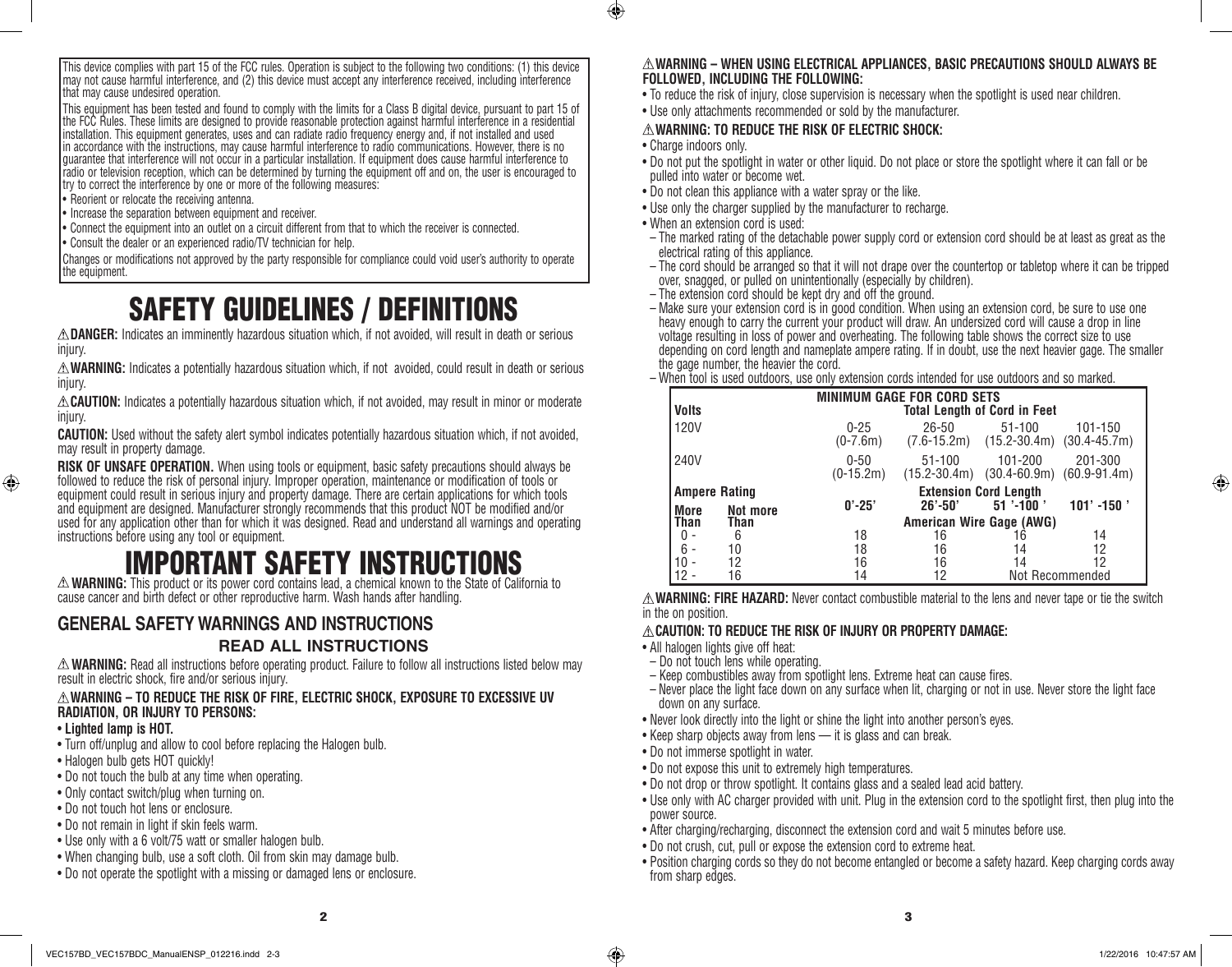$\bigoplus$ 

- Use in a dry location only.
- • Except for the bulb, there are no user-serviceable parts inside. Do not attempt to disassemble any other parts of the unit.
- To reduce risk of damage to electric plug and cord, pull by plug rather than cord when disconnecting.
- Do not attempt to charge the unit if the 120 volt AC charger plug is damaged return the unit to manufacturer for repair.

# SAVE THESE INSTRUCTIONS

# **INTRODUCTION**

Thank you for choosing the *Black & Decker® Rechargeable Spotlight.* Please read this guide carefully before use to ensure optimum performance and to avoid damage to the unit.

# **FEATURES**



# **CHARGING/RECHARGING THE LIGHT**

This unit is shipped in a partially charged state. Charge unit after purchase and BEFORE first use using the 120 volt AC charger until the green Battery Status LED Indicator LED lights (approximately 10 hours). Charge after each use.

### **IMPORTANT: When the unit is not in use, we recommend that the battery is charged at least every 30 days.**

## **CAUTION: TO REDUCE THE RISK OF PROPERTY DAMAGE:**

- Never place the light face down on any surface when charging.
- Failure to keep the battery charged will cause permanent damage and result in poor performance.

### **Charging/Recharging Using the 120 Volt AC Charger and a Standard Household Extension Cord (not included)**





- Make sure the Spotlight is OFF (the Trigger Lock is in the OFF position and the Trigger is not depressed).
- Lift the AC charger cover located at the back of the unit and connect a standard North American 120 volt AC extension cord to the 120 Volt AC Charger. Plug the other end of the cord into a standard 120-volt AC wall outlet.
- Charge for one additional hour after the green Charge Status LED Indicator lights (approximately 10 hours).

# **OPERATING INSTRUCTIONS Operating the Spotlight**



1. Disconnect from charger.

2. The ON/OFF trigger is located in the front of the pistol-grip handle of the spotlight.

3. To turn the spotlight ON, squeeze the trigger.

4. To turn OFF the spotlight, release the trigger.

**Note:** The ON/OFF trigger can be locked in the ON position using the trigger lock ON switch on the side of the unit.

## **Operating the LED Area Lights**

The ON/OFF pushbutton for the LED Area Lights is located on the top of the Spotlight.

**IMPORTANT:** The Battery Status LED Indicators will not light when the spotlight is turned on. The Battery Status LED Indicators will light when the LED Area Lights are operated. (When all three battery status LEDs light, it indicates a full battery. Only one red battery status indicator light indicates that the unit needs to be recharged.)

# **CARE AND MAINTENANCE**

All batteries lose charge with time, especially when they are warm. Recharge the unit every 30 days when not in frequent use, preferably using the 120 volt AC method.

Never submerge the unit in water. If the unit gets dirty, gently clean the outer surfaces of the spotlight unit with a soft cloth moistened with a mild solution of water and detergent.

The quartz halogen bulb is the only user-replaceable part in the Spotlight. Periodically inspect the condition of cords, connectors and wires. Contact Technical Support toll-free at 1-877-571-2391 to replace any components that have become worn or broken.

# **Spotlight Bulb Replacement**

**IMPORTANT:** Before proceeding with bulb replacement, check the filament to determine if the bulb needs to be replaced.

To replace the bulb, you will need a small Phillips screwdriver and a 6 volt H3 75 watt replacement bulb. During installation, avoid touching the glass part of the bulb. Bulb life may be shortened by installing a bulb with dirt or fingerprints on it. The bulb can be wiped clean with a cloth moistened with alcohol.



**(NOT INCLUDED)**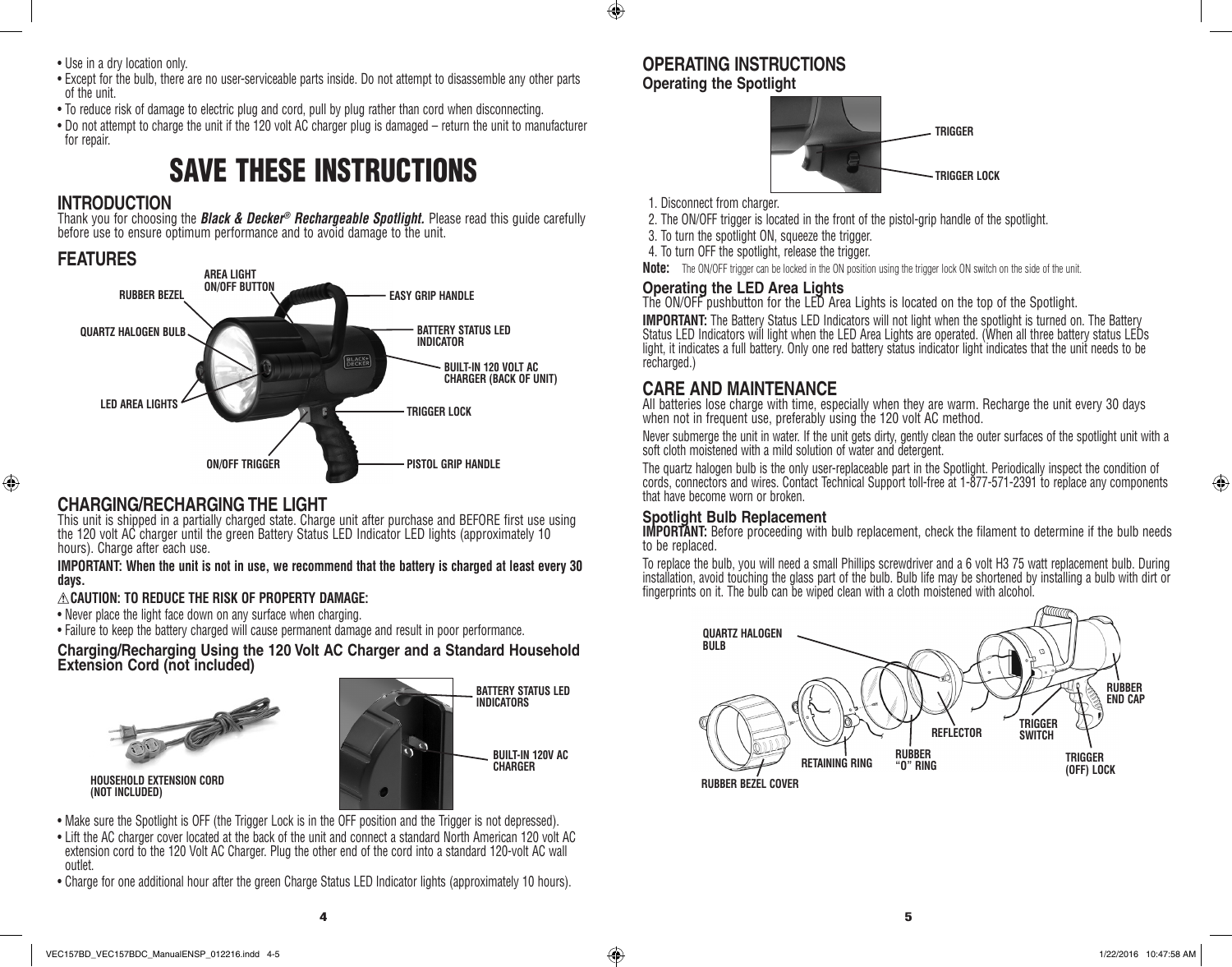



- 1. Disconnect the unit from any charging cords; and lock the trigger in the OFF position.
- 2. Push the rubber bezel forward toward the front of the spotlight to reveal two small Phillips screws in the retaining ring.
- 3. Using the screwdriver, remove (counterclockwise) the two screws. Set them aside.
- 4. Lift off the retaining ring, glass lens and rubber "O" ring and set them aside.
- 5. Carefully remove the reflector and bulb assembly.
- 6. Disconnect the bulb wire from the red power wire.
- 7. Unsnap the hairpin retaining wires from the reflector's flange.
- 8. Using the screwdriver, loosen the retaining screw to remove the bulb from the reflector (no need to completely remove this screw).
- 9. Lift out the bulb and detach wire.
- 10. Insert the replacement bulb into the reflector's flange.
- 11. Put back and secure the hairpin retaining wires.
- 12. Connect the bulb power wire to the red power wire.
- 13. Tighten the retaining screw on the flange.
- 14. Place the reflector in position in the body of the spotlight.
- 15. Replace the rubber "O" ring in the groove around the perimeter of the reflector.
- 16. Replace glass and retaining ring so the screw holes are aligned.
- 17. Secure retaining ring with two screws.
- 18. Replace rubber bezel.

⊕

19. Operate switch to ensure proper operation of spotlight.

### **WARNING: To reduce the risk of electric shock, replace bulb with 6 volt H3 75 watt only.**

### **Battery replacement/disposal**

#### BATTERY REPLACEMENT

The battery should last the service life of the unit. Service life is dependent on a number of factors including but not limited to the number of recharge cycles, and proper care and maintenance of the battery by the end user. Contact manufacturer for any information you may need.

### SAFE BATTERY DISPOSAL

Contains a maintenance-free, sealed, non-spillable, lead acid battery, which must be disposed of properly. Recycling is required. Failure to comply with local, state and federal regulations can result in fines, or imprisonment.



#### Please recycle. **WARNINGS:**

- Do not dispose of the battery in fire as this may result in an explosion.
- Before disposing of the battery, protect exposed terminals with heavy-duty electrical tape to prevent shorting (shorting can result in injury or fire).
- Do not expose battery to fire or intense heat as it may explode.

# **TROUBLESHOOTING**

| <b>Problem</b>                                          | <b>Recommendation</b>                                                                                                                                                                                                                                                                                                                                                                                   |
|---------------------------------------------------------|---------------------------------------------------------------------------------------------------------------------------------------------------------------------------------------------------------------------------------------------------------------------------------------------------------------------------------------------------------------------------------------------------------|
| No Battery Status Indicator<br>LEDs Light When Charging | 1. Check connection to the 120 Volt AC Charger.<br>2. Check connection to AC power source.<br>3. Confirm there is a functioning AC current.                                                                                                                                                                                                                                                             |
| Unit Will Not Operate                                   | 1. If you suspect the bulb is blown, check the filament. If the filament<br>is coiled and unbroken, the bulb is not blown. If bulb is blown,<br>replace it.<br>2. The battery may be completely discharged. Charge the unit following the<br>directions in this manual.<br>3. If the Spotlight does not operate after recharging as directed, contact<br>Technical Support toll-free at 1-877-571-2391. |

# **ACCESSORIES**

Recommended accessories for use with this unit may be available from the manufacturer. If you need assistance regarding accessories, please contact manufacturer at 1-877-571-2391.

 $\triangle$  **WARNING:** The use of any accessory not recommended for use with this appliance could be hazardous.

## **SERVICE INFORMATION**

Whether you need technical advice, repair, or genuine factory replacement parts, contact the manufacturer at 877-571-2391.

# **ONE-YEAR LIMITED WARRANTY**

The manufacturer warrants this product against defects in materials and workmanship for a period of ONE (1) YEAR from the date of retail purchase by the original end-user purchaser ("Warranty Period").

If there is a defect and a valid claim is received within the Warranty Period, the defective product can be replaced or repaired in the following ways: (1) Return the product to the manufacturer for repair or replacement at manufacturer's option. Proof of purchase may be required by manufacturer. (2) Return the product to the retailer where product was purchased for an exchange (provided that the store is a participating retailer). Returns to retailer should be made within the time period of the retailer's return policy for exchanges only (usually 30 to 90 days after the sale). Proof of purchase may be required. Please check with the retailer for their specific return policy regarding returns that are beyond the time set for exchanges.

This warranty does not apply to accessories, bulbs, fuses and batteries; defects resulting from normal wear and tear, accidents; damages sustained during shipping; alterations; unauthorized use or repair; neglect, misuse, abuse; and failure to follow instructions for care and maintenance for the product.

This warranty gives you, the original retail purchaser, specific legal rights and you may have other rights which vary from state to state or province to province. This product is not intended for commercial use.

Please complete the Product Registration Card and return within 30 days from purchase of the product to: Baccus Global LLC, One City Centre, 1 North Federal Highway, Suite 200, Boca Raton, FL 33432. **Baccus Global LLC, toll-free number: 1-877-571-2391.** 

# **SPECIFICATIONS**

| Spotlight Bulb: | 6 volt, H <sub>3</sub> series, 75 watt |
|-----------------|----------------------------------------|
| Battery:        | Maintenance-free, sealed lead acid,    |
|                 | 6 volt, 4.5 amp hour                   |
| AC Charger:     | 120VAC, 60Hz, 7W                       |

Imported by: Baccus Global LLC, One City Centre, 1 North Federal Highway, Suite 200, Boca Raton, FL 33432 (877) 571-2391 www.Baccusglobal.com

 $\overline{\phantom{a}}$  6  $\overline{\phantom{a}}$  7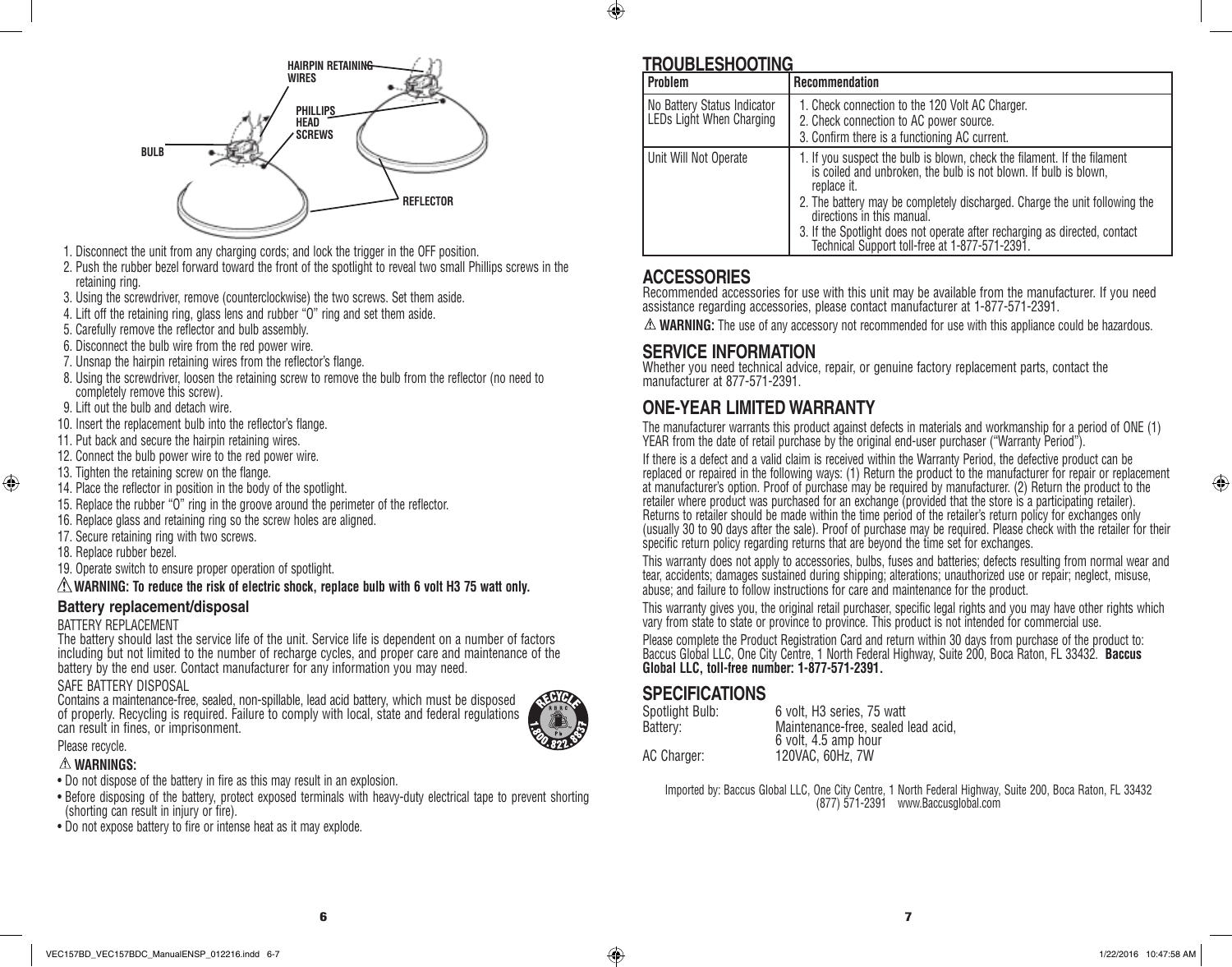# **BLACK+DECKER**

 $\bigoplus$ 

**MANUAL DE INSTRUCCIONES DEL LINTERNA LED IMPERMEABLE**



**Números de catálogo VEC157BD / VEC157BDC**

**¡Gracias por elegir Black & Decker! Visite www.Baccusglobal.com para registrar su nuevo producto.**

# LEA EL MANUAL ANTES DE DEVOLVER ESTE PRODUCTO POR CUALQUIER MOTIVO:

Si tiene una consulta o algún inconveniente con su producto, visite **HTTP://WWW.BACCUSGLOBAL.COM**

para obtener respuestas instantáneas las 24 horas del día. Si no encuentra la respuesta o no tiene acceso al Internet, llame al 1-877-571-2391 de Lunes a Viernes de 9 a.m. a 5 p.m. hora del este para hablar con un agente. Cuando llame, tenga a mano el número de catálogo.

**CONSERVE ESTE MANUAL PARA FUTURAS CONSULTAS.**

Cat. # VEC157BD / VEC157BDC<br>Derechos Reservados © 2016 Baccus Global LLC Moreso en China Derechos Reservados © 2016 Baccus Global LLC

Interte

⊕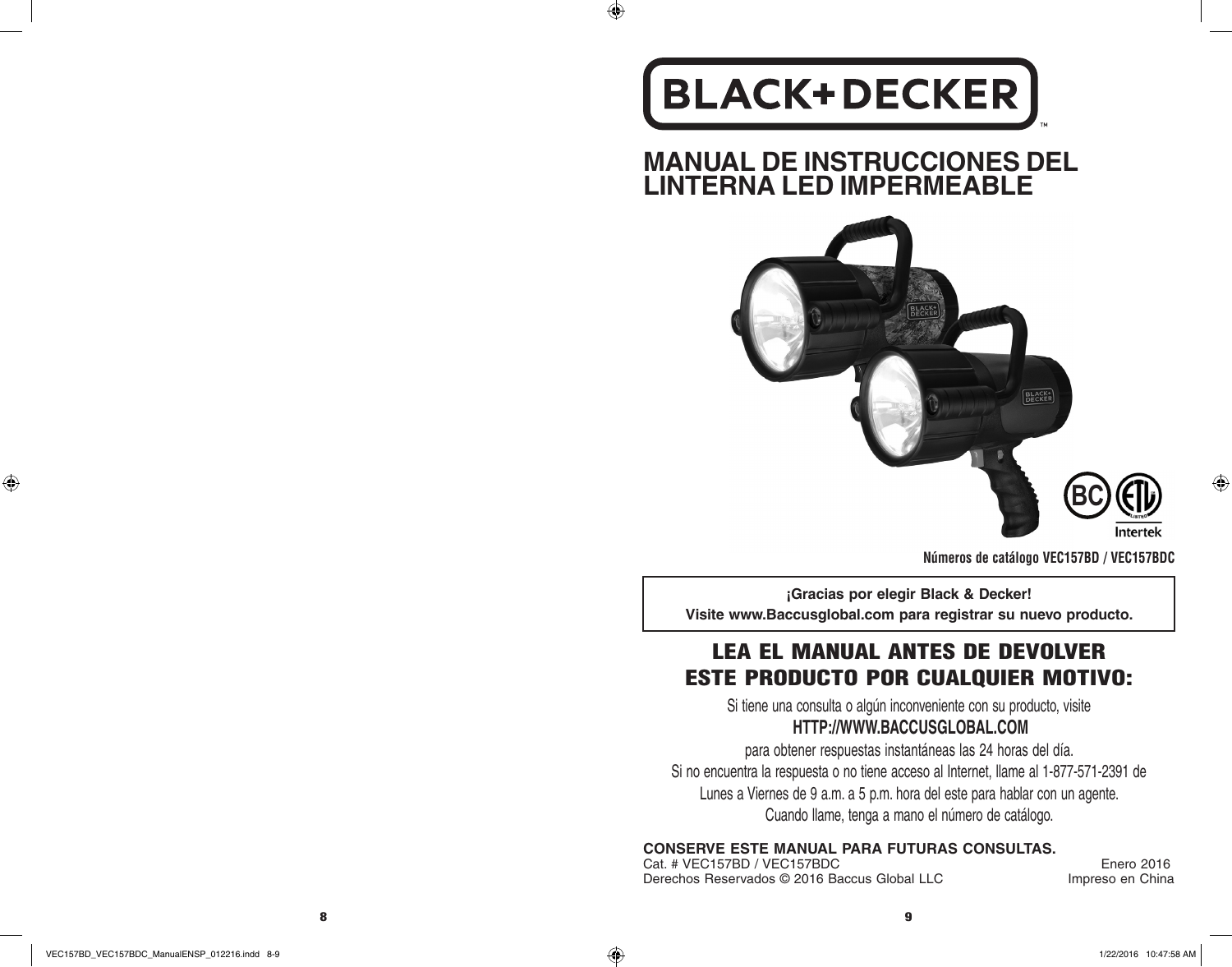Este dispositivo cumple con la parte 15 de las normas de la Comisión Federal de Comunicaciones de Estados Unidos (FCC). La operación está sujeta a las dos condiciones siguientes: (1) este dispositivo no puede causar interferencia perjudicial y (2) este mecanismo debe aceptar cualquier interferencia recibida, incluida la interferencia que puede provocar una operación no deseada.

Este equipo ha sido probado y se encontró que cumple con los límites para dispositivo digital Clase B, según la parte 15 de las normas de la FCC. Estos límites están diseñados para brindar protección razonable contra interferencia perjudicial en una instalación residencial. Este equipo genera, usa y puede irradiar energía en frecuencia de radio y si no se instala y se usa de acuerdo con las instrucciones, puede provocar interferencia perjudicial en las comunicaciones de radio. Sin embargo, no hay garantía de que la interferencia no ocurra en una instalación en particular. Si el equipo provoca interferencia perjudicial en la recepción de radio o televisión, lo que se puede determinar al apagar y encender el equipo, el usuario debe tratar de corregir la interferencia mediante una o más de las siguientes medidas:

- • Cambiar la orientación o la ubicación de la antena de recepción.
- • Aumentar la separación entre el equipo y el receptor.
- • Conectar el equipo a un tomacorriente sobre un circuito diferente de aquel al que está conectado el receptor.
- • Consultar al vendedor o pedir la ayuda de un técnico en radio y televisión con experiencia.

Los cambios o las modificaciones no aprobados por el partido responsable de conformidad podían anular la autoridad del usuario para funcionar el equipo.

# NORMAS DE SEGURIDAD / DEFINICIONES

**PELIGRO:** Indica una situación de peligro inminente que, si no se evita, provocará la muerte o lesiones graves. **ADVERTENCIA:** Indica una situación de peligro inminente que, si no se evita, provocará la muerte o lesiones graves.

**PRECAUCIÓN:** Indica una situación de peligro potencial que, si no se evita, puede provocar lesiones leves o moderadas.

**PRECAUCIÓN:** Utilizado sin el símbolo de alerta de seguridad indica una situación de peligro potencial que, si no se evita, puede provocar daños a la propiedad.

**RIESGO DE OPERACIÓN INSEGURA.** Cuando se utilizan herramientas o equipos, siempre se deben respetar las precauciones de seguridad para reducir el riesgo de lesiones personales. La operación, el mantenimiento o la modificación incorrectos de herramientas o equipos pueden provocar lesiones graves y daños a la propiedad. Las herramientas y los equipos están diseñados para usos determinados. Fabricante recomienda encarecidamente que NO se modifique este producto y que NO se utilice para ningún otro uso que aquél para el que fue diseñado. Lea y comprenda todas las instrucciones operativas y las advertencias antes de utilizar cualquier herramienta o equipo.

# INSTRUCCIONES IMPORTANTES DE SEGURIDAD

**ADVERTENCIA:** Este producto o su cable de alimentación contiene plomo, una sustancia química reconocida por el Estado de California como causante de cáncer, defectos de nacimiento u otros problemas reproductivos. Lávese las manos después de utilizarlo.

## **INSTRUCCIONES Y ADVERTENCIAS DE SEGURIDAD GENERALES LEA TODAS LAS INSTRUCCIONES**

### **ADVERTENCIA - REDUCIR EL RIESGO DE FUEGO, DE DESCARGA ELÉCTRICA, DE EXPOSICIÓN A LA RADIACIÓN ULTRAVIOLETA EXCESIVA, O DE LESIÓN A LAS PERSONAS:**

### • **El reflector encendido se calienta.**

⊕

- • Apague/desenchufe y permita refrescarse antes de substituir el bombillo de halógeno.
- ¡El bombillo halógena se CALIENTA rápidamente!
- • No toque el bombillo en cualquier momento al funcionar.
- • Entre en contacto solamente con el interruptor/el enchufe.
- • No toque el lente caliente o el recinto.
- • No permanezca en la luz si la piel se siente caliente.
- • Utilice solamente con 6 voltios/75 vatios o un bombillo de halógeno más pequeño.
- • Al cambiar el bombillo, utilice un paño suave. El aceite de la piel puede dañar el bombillo.
- • No utilice el proyector con un lente o recinto dañado o que haga falta.

### **ADVERTENCIA: AL UTILIZAR APARATOS ELÉCTRICOS, SIEMPRE SIGA LAS PRECAUCIONES BÁSICAS, INCLUYENDO LO SIGUIENTE:**

- • Reducir el riesgo de lesión, la supervisión cercana es necesaria cuando una aplicación se utiliza cerca de niños.
- • Utilice solamente los accesorios recomendados o vendidos por el fabricante.

### **ADVERTENCIA: PARA REDUCIR EL RIESGO DE DESCARGA ELÉCTRICA:**

• Carque bajo techo solamente.

 $\bigcirc$ 

- • No ponga el proyector en agua o otro líquido. No coloque ni almacene el artefacto donde puede bajar o ser tirado en una tina o un fregadero.
- • No limpie el linterna con una aspersión de agua o similares.
- • Utilice solamente el cargador provisto por el fabricante a la recarga.
- • Cuando se utiliza un cable de extensión:
- El calibre marcado en el cable de suministro eléctrico desmontable o el cable de extensión debe ser por lo menos tan grande como la clasificación eléctrica del aparato.
- El cable debe acomodarse de modo que no cuelgue del mostrador o mesa donde pueda tropezar con él, enganchado, o halar involuntariamente (especialmente los niños).
- El cable de extensión debe ser mantenido seco y fuera de la tierra.
- Asegúrese de que el cable de extensión esté en buenas condiciones. Cuando utilice un cable de extensión, asegúrese de que tenga la capacidad para conducir la corriente que su producto exige. Un cable de menor capacidad provocará una disminución en el voltaje de la línea, lo cual producirá una pérdida de potencia y sobrecalentamiento. La siguiente tabla muestra la medida correcta que debe utilizar según la longitud del cable y la capacidad nominal en amperios indicada en la placa. En caso de duda, utilice el calibre inmediatamente superior. Cuanto menor es el número de calibre, más grueso es el cable.
- Cuando utilice la herramienta al aire libre, utilice solamente cables de extensión diseñados para su uso al aire libre o marcados como tales.

| <b>Voltios</b> | <b>CALIBRE MÍNIMO PARA LOS JUEGOS DE CABLES</b><br>Largo total del cable en pies |                        |                                       |                                                           |                 |  |
|----------------|----------------------------------------------------------------------------------|------------------------|---------------------------------------|-----------------------------------------------------------|-----------------|--|
| 120V           |                                                                                  | $0 - 25$<br>$(0-7.6m)$ | $26 - 50$                             | $51 - 100$<br>$(7.6-15.2m)$ $(15.2-30.4m)$ $(30.4-45.7m)$ | 101-150         |  |
| 240V           |                                                                                  | $0 - 50$<br>(0-15.2m)  | $51 - 100$<br>$(15.2 - 30.4m)$        | 101-200<br>$(30.4 - 60.9m)$ $(60.9 - 91.4m)$              | 201-300         |  |
|                | Grado del amperio                                                                |                        | Longitud de la cable de extensión     |                                                           |                 |  |
| Más            | No más                                                                           | $0' - 25'$             | $26' - 50'$                           | $51 - 100$                                                | $101'$ -150 $'$ |  |
| que            | que                                                                              |                        | Calibrador de alambre Americano (AWG) |                                                           |                 |  |
|                | 6                                                                                | 18                     | 16                                    | 16                                                        | 14              |  |
|                | 10                                                                               | 18                     | 16                                    | 14                                                        | 12              |  |
|                | 12                                                                               | 16                     | 16                                    | 14                                                        | 12              |  |
|                | 16                                                                               | 14                     | 12                                    |                                                           | No recomendado  |  |

**ADVERTENCIA: RIESGO DE INCENDIO:** Nunca entre en contacto con el material combustible a la lente y nunca grabe o ate el interruptor en la posición de trabajo.

### **PRECAUCIÓN: PARA REDUCIR EL RIESGO DE LESIONES O DAÑOS A LA PROPIEDAD:**

- Todas las luces halógenas emiten calor.
- No toque el lente mientras la unidad esté en uso.
- Mantenga cualquier combustible lejos del lente del reflector. El calor extremo puede ocasionar incendios.
- Nunca coloque la luz encendida hacia abajo en cualquier superficie, cargando o si no está en uso. Nunca almacene la luz hacia abajo sobre cualquier superficie.
- • Nunca mire directamente a la luz ni la apunte directamente a los ojos de otra persona.
- • Mantenga los objetos afilados lejos del lente del reflector el vidrio puede romperse.
- • No sumerja el reflector en agua.
- • No exponga esta unidad extremadamente a las temperaturas altas.
- • No tire ni deje caer el reflector. Contiene vidrio y una batería sellada con ácido de plomo.
- • Utilice solamente con el cargador de CA suministrado con la unidad. Conecte el cable de carga o cable de extensión a la linterna en primer lugar, a continuación, en la fuente de carga.
- • Después de cargar/recargar, desconecte el cable de extensión eléctrica y espere 5 minutos antes usar el reflector.

♠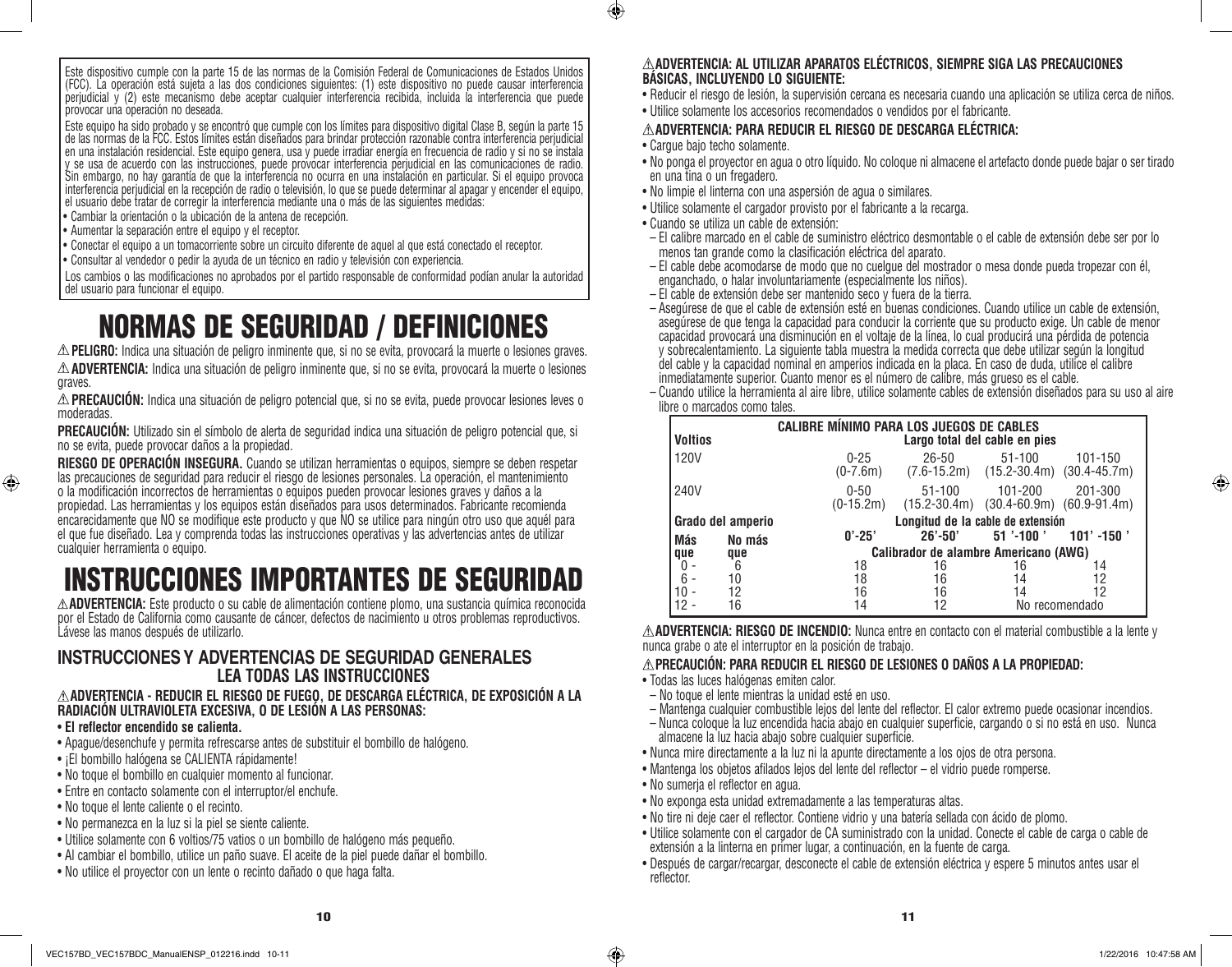- • No aplaste, corte, hale o exponga el cable de extensión al calor extremo.
- • Coloque los cables del cuerda de carga de manera que no se enreden o se conviertan en un peligro de seguridad. Mantenga los cables del cuerda de carga alejados de bordes afilados.
- • Use la unidad en lugares secos solamente.
- • A excepción de la bombilla, no hay piezas que el usuario pueda reparar. No intente desmontar ninguna otra partes de la unidad.
- • Para reducir el riesgo de daños al enchufe o al cable eléctrico, tire por el enchufe más bien que por el cable al desconectar del cargador de CA de 120 voltios.
- • No trate de cargar la unidad si el enchufe del cargador de 120 voltios CA está dañado devuelva la unidad al fabricante para reparación.

# CONSERVE ESTAS INSTRUCCIONES

# **INTRODUCCIÓN**

⊕

Gracias por comprar el *Reflector V-2 Power Series™ de Black & Decker®.* Antes de usarlo, por favor lea cuidadosamente esta guía para asegurar un desempeño óptimo de la unidad y evitarle daños.

# **CARACTERÍSTICAS**



# **CARGA Y RECARGA DEL LUZ**

Esta unidad se envía en un estado parcialmente cargado. Cargue esta unidad después de compra y ANTES del primer uso usando el cargador de la CA de 120 voltios por 10 horas o hasta que se encienda la luz LED verde del indicador de carga de la batería. Carga después de cada uso.

**IMPORTANTE: Cuando la unidad no esté en uso, recomendamos cargar la batería al menos cada 30 días.**

# **PRECAUCIÓN: PARA REDUCIR EL RIESGO DE DAÑOS A LA PROPIEDAD:**

- • Nunca coloque la luz hacia abajo en cualquier superficie cuando se carga.
- • Si no se mantiene la batería cargada puede causar daños permanentes y resultar en un pobre rendimiento.

# **Carga/recarga desde una fuente de 12 voltios CC**



**CABLE DE CARGA DE 12 VOLTIOS DE CC**



• Asegúrese que la linterna está apagado (la cerradura del disparador está en la posición de apagado y el disparador no se pulsa).

- • Enchufe la punta tubular metálica del cable de 12 voltios de CC al puerto de recarga de 12 Volitos CC.
- • Introdusca el tomacorriente de 12 voltios al enchufe para accesorios de su vehículo o a cualquier otra fuente de alimentación de 12 voltios.
- • Carga durante una hora adicional después de que el indicador LED verde de estado de carga se ilumina (aproximadamente de 10 horas).
- **Nota:** Cuando utilize el enchufe para accesorios de 12 voltios de un vehículo como fuente de carga, preste atención a que algunos vehículos requieren que se encienda la marcha para alimentar el enchufe de accesorios. La linterna se puede utilizar con el cargador enchufado; sin embargo, la función de carga se detendrá hasta que el interruptor de encendido / apagado y el disparador del seguro se libera del gatillo.

### **ADVERTENCIA: PARA EVITAR EL RIESGO DE DAÑOS A LA PROPIEDAD:** • **NUNCA CONECTE LA UNIDAD A UN VEHÍCULO POSITIVO TIERRA.**

- • El cable de carga de 12 voltios de CC sólo se debe conectar a baterías con un voltaje nominal de 12 voltios. La unidad no funcionará con una batería de 6 voltios y sufrira daños permanentes si se conecta a una batería de 24 voltios.
- • **NUNCA TRATE DE USAR EL CARGADOR INCORPORADO DE 120 VOLTIOS CA Y EL PUERTO DE 12 VOLTIOS CC PARA CARGAR A LA MISMA VEZ.**

# **INSTRUCCIONES PARA EL FUNCIONAMIENTO Funcionamiento del proyector**



1. Desconexión del cargador.

 $\bigoplus$ 

⊕

- 2. El disparador CON./DESC. está situado en el frente de la manija del pistola-apreto'n del proyector.
- 3. Para encender el proyector, exprima el disparador.
- 4. Para dar vuelta APAGADO al proyector, lance el disparador.
- **Nota:** El disparador CON./DESC. se puede trabar en la posición de trabajo usando la cerradura del disparador EN el interruptor en el lado de la unidad.

**IMPORTANTE:** Los indicadores LED de estado de la batería no se enciende cuando el foco está encendido. El estado de la batería Indicadores LED se ilumina cuando las luces LED de la zona son operados. (Cuando los tres estado de la batería LED de luz, que indica que la batería completa. Sólo un estado rojo la luz indicadora de la batería indica que la unidad necesita ser recargada.)

## **Funcionamiento de la luz LED de áera**

El botón de ENCENDIDO/APAGADO (ON/OFF) para las luces de área se encuentra en la parte de arriba del reflector.

# **CUIDADO Y MANTENIMIENTO**

Todas las baterías pierden carga con el tiempo, especialmente cuando están tibias. Recargue la unidad cada 30 días si no la usa con frecuencia, preferiblemente por medio del método de 120 voltios CA.

No sumeria este reflector en agua. Si la unidad se ensucia, limpie las superficies exteriores con cuidado. Utilize una tela suave humedecida con una mezcla diluida de agua y detergente.

El bombillo halógeno de cuarzo es la única parte del reflector reemplazable por el usuario. Periódicamente inspeccione la condición de los puertos de carga, conectores y cables.

Si algun componente se ha roto o desgastado, llame gratis al departamento de Apoyo Técnico al 1-877-571- 2391 para reemplazarlo.